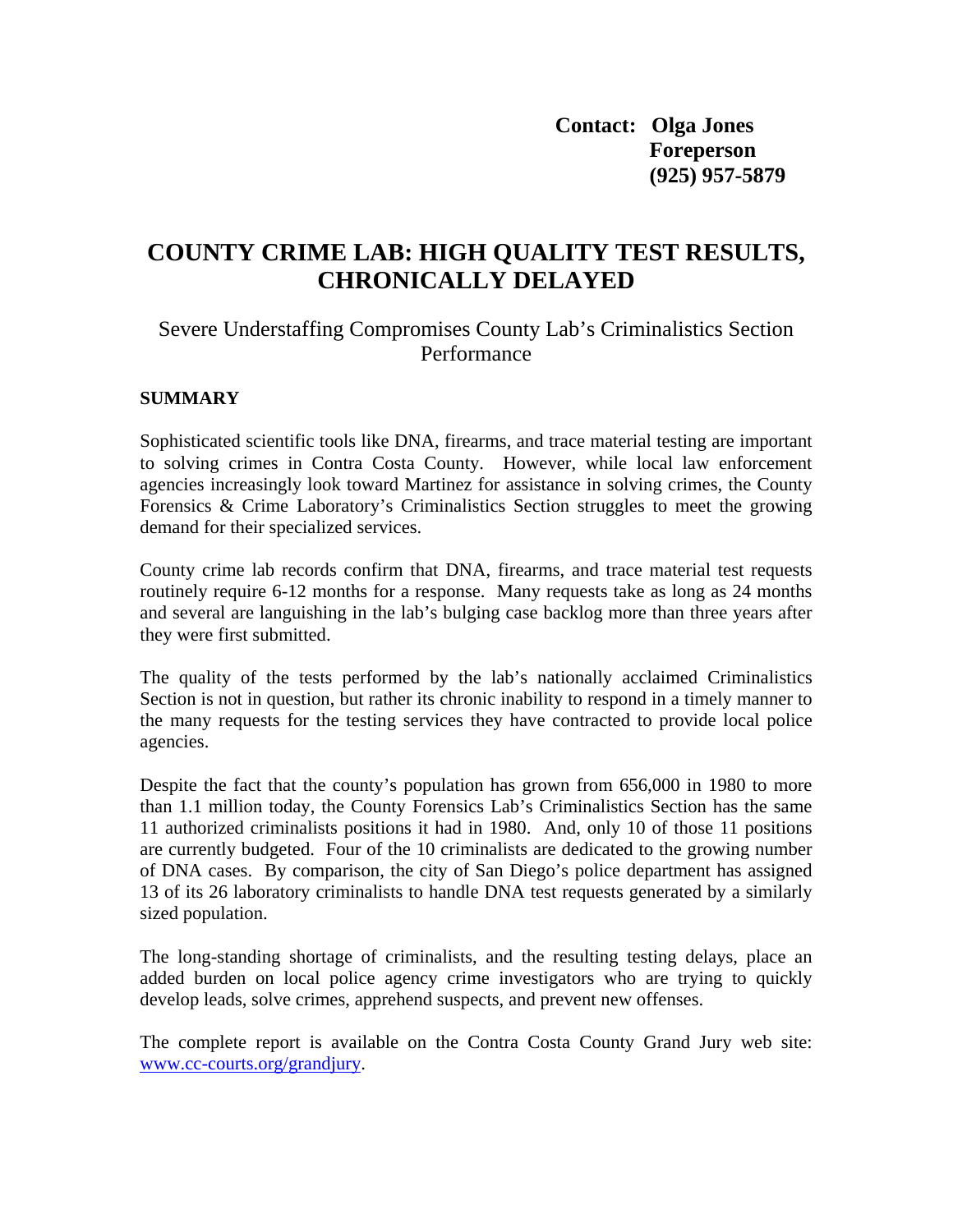# **CONTRA COSTA COUNTY GRAND JURY REPORT 0704**

# **COUNTY CRIME LAB—HIGH QUALITY TEST RESULTS, CHRONICALLY DELAYED**

Severe Understaffing Compromises County Lab's Criminalistics Section Performance

One or more Grand Jurors recused themselves due to a possible conflict of interest and did not participate in the preparation or approval of this report.

### **TO: Contra Costa County Board of Supervisors Office of the Sheriff, Contra Costa County**

#### **BACKGROUND**

The Office of the Sheriff ("Sheriff") for Contra Costa County ("County") is responsible for operating and managing the County's Forensics and Crime Laboratory ("Lab"). The Lab provides a variety of scientific laboratory and crime scene investigation services to the Sheriff's Office, and under contract, to city police agencies in Contra Costa County, the Solano County District Attorney, the city of Vallejo, and recently Oakland.

Of the Lab's total staff of 72, 10 serve as criminalists in the Criminalistics Section, trained scientists who perform tests on evidence gathered in the course of criminal investigations. Criminalists perform tests on a variety of samples. In the past several years, many more of these tests have included routine deoxyribonucleic acid ("DNA") screening as that science has become increasingly sophisticated. Criminalists also test thousands of firearms each year that have been submitted by local investigative agencies. DNA and firearm test results are also added to the FBI's two major national databases.

Lab test results serve as a good, sometimes the only, source of leads for local law enforcement investigators, and they often help solve crimes. In turn, evidence secured during investigations, and any associated scientific test results and analysis, often play an equally important role in the judicial prosecution and conviction of criminal defendants.

The Lab's mission statement includes a timeliness element, yet the performance in this regard varies dramatically. While alcohol, drug, and toxicology tests completed by a different Lab section are performed in a timely manner, the Criminalistics Section's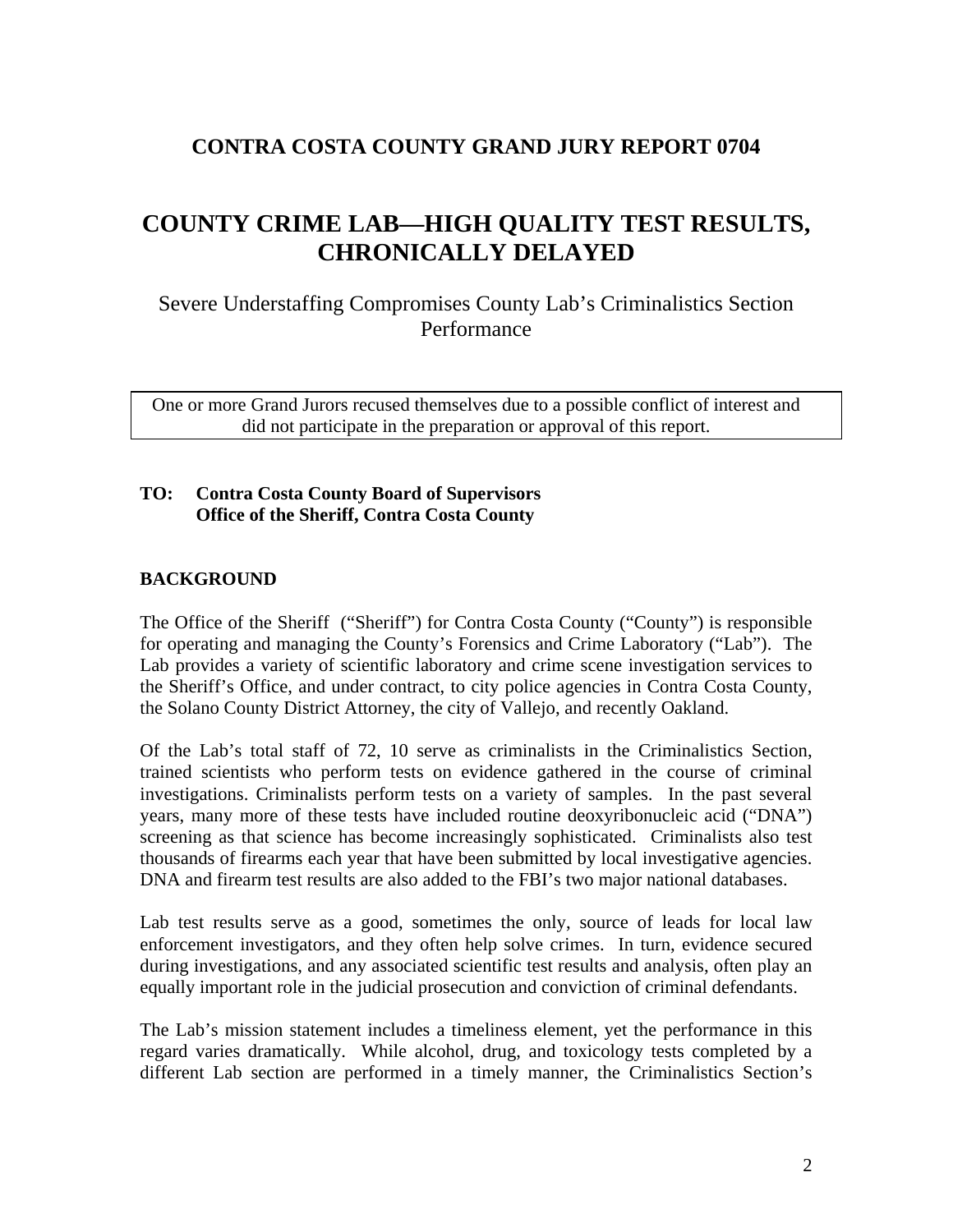performance has fallen short of contracting police agency, and indeed the Lab management's, expectations for decades.

The primary reason for the chronic lack of Criminalistics Section timeliness is that the number of scientifically trained criminalists and crime scene investigators has not increased in more than 25 years. Over the same period, the County has seen steady population growth as well as an increase in demand by law enforcement and the judicial system for sophisticated crime testing and analysis.

Today, law enforcement, prosecutors, defense attorneys, judges, and jurors place growing importance on DNA, firearms, and trace material evidence. That's why chronic delays, in some cases years, by the Lab's Criminalistics Section in completing high-quality scientific testing, represent a serious problem.

## **FINDINGS**

- 1. The Contra Costa County Forensics and Crime Laboratory is a division of the Office of the Sheriff.
- 2. The Lab has a total staff of 72, a combination of scientific, technical, support, and administrative personnel. The Lab staff is assigned to four functional areas: Drug, Alcohol & Toxicology Section, Criminalistics Section, Central Identification Services (fingerprinting), and Property & Evidence Services.
- 3. The Lab maintains accreditation from the American Society of Crime Laboratory Directors, Laboratory Accreditation Board (ASCLD-LAB). The Lab is one of several county crime laboratories in the nation that has earned such recognition. ASCLD-LAB standards do not include a criterion for test turnaround timeliness.
- 4. The Lab provides forensic testing and consultation services (scientific analysis of crime scene physical evidence) to the Sheriff's Office, as well as to local police agencies, the Solano County District Attorney, Vallejo, and recently Oakland, on a contracted, fee-for-service basis. Oakland's services are limited to selected fingerprint testing.
- 5. The Lab is one of only four county crime labs in the state of California that charge contracting agencies fees for their services; Alameda, Santa Clara, and Sacramento are the other three.
- 6. Based on fiscal year 2005-2006 data, forensic testing and consultation fees charged by the Lab to contracting police agencies generated \$1.8 million. That represented approximately 25% of the Lab's \$7.2 million total cost of providing the services. The percentage of the service cost covered by fees charged to police agencies ranges from a low of 19% for selected Criminalistic Section tests to a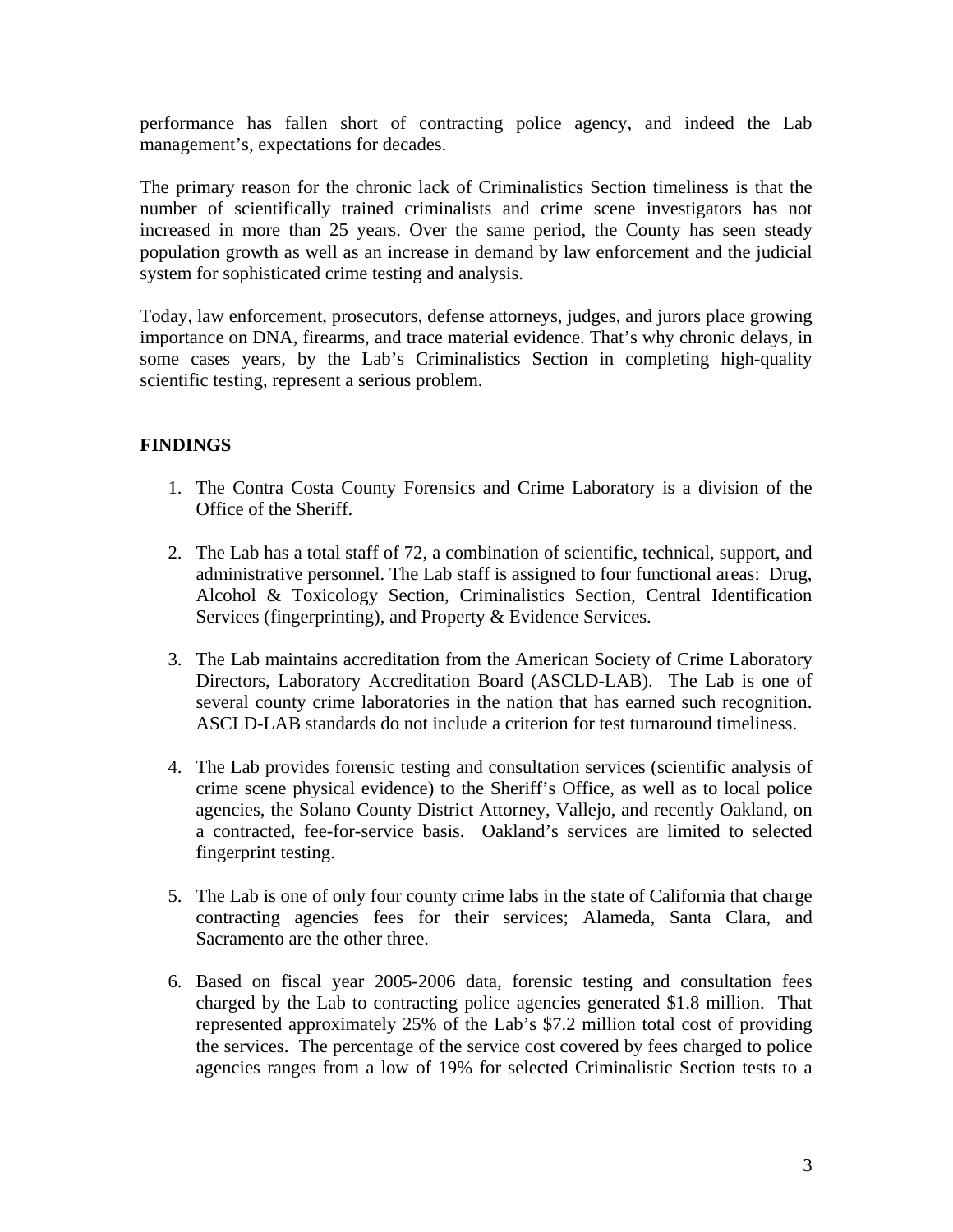high of 76% for selected tests completed by the Drug, Alcohol & Toxicology Section. Following are program cost and client fee recovery percentage details:

| <b>Fiscal Year 2005-2006</b> |                |                   |                                 |
|------------------------------|----------------|-------------------|---------------------------------|
|                              | Program        | <b>Total Cost</b> | <b>Percent of Cost Recovery</b> |
|                              | Criminalistics | \$2.79 million    | 19%                             |
|                              | Latents        | \$320,000*        | 37%                             |
|                              | Livescan       | \$120,000*        | $47\%$ **                       |
|                              | Identification | \$533,000*        | $15\%$ ***                      |
|                              | CAL-ID         | \$1.45 million    | 47%                             |
|                              | Alcohol        | \$607,000         | 76%                             |
|                              | Drugs          | \$900,000         | 67%                             |
|                              | Toxicology     | \$523,000         | 54%                             |
|                              |                |                   |                                 |

#### **Program Cost and Percent of Cost Recovery From Client Fees Fiscal Year 2005-2006**

\*Lab estimates

\*\*Non-police clients; e.g., job applicants

 \*\*\*Custody Alternative Program "client" and Martinez Detention Center detainee fingerprint screening

#### **Program Descriptions**

**Criminalistics--**Firearms, DNA, Trace Evidence, Crime Scene Investigation **Latents**—Fingerprint evidence from crime scenes

 **Livescan**—Electronic fingerprinting of job, license, and permit applications

 **Identification**—Identification of subjects booked at the Martinez Detention Center by the Office of the Sheriff

**CAL-ID**—Identification of subjects booked at the Martinez Detention Center by local police departments; Crime scene fingerprint evidence from local police departments

**Alcohol**—Blood and breath alcohol analysis

- **Drugs**—Solid dosage (sample) drug analysis
- **Toxicology**—Ante mortem (before death) and postmortem (after death) drug and body fluid analysis

 **NOTE:** The Lab generated additional revenue from other sources, such as fines, asset seizures and state-mandated fees. Together, revenues from other sources (\$2.3 million), and fees charged to local police agencies (\$1.8 million), offset approximately 57% (\$4.1 million) of the Lab's \$7.2 million cost of providing forensic services.

7. The Lab's published mission statement reads: "Provide a high level of *timely* (emphasis added), thorough, accurate, and objective evidence analysis, consultation, and crime scene processing services."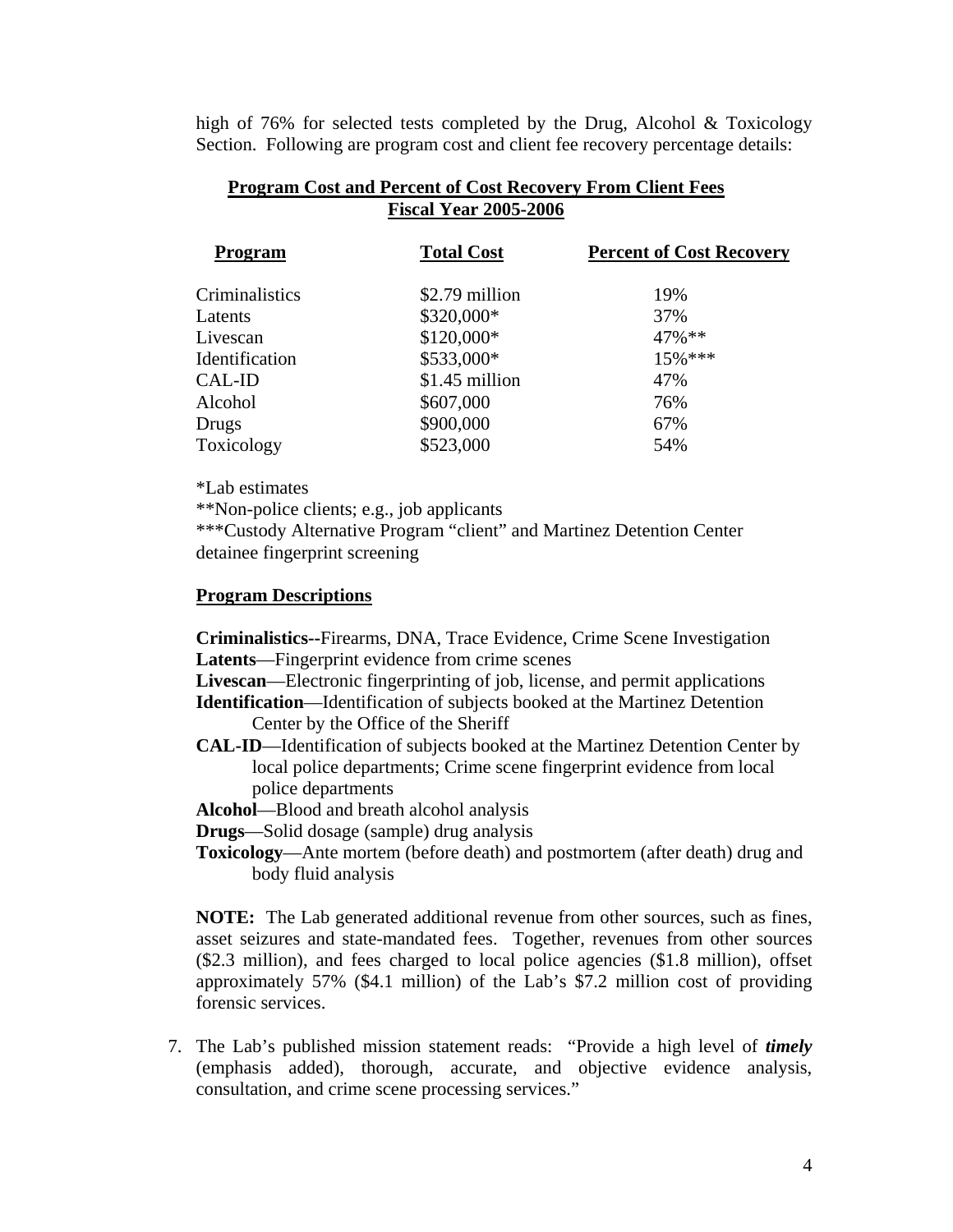- 8. The Lab's Drug, Alcohol & Toxicology Section, located at Muir Road in Martinez, regularly reports testing turnaround times that do not vary widely from those of other crime labs around the state and across the country. This section's reported turnaround times are accurate because they do not carry a significant backlog of test requests.
- 9. The Lab's Criminalistics Section, located at Escobar Road in Martinez, also reports turnaround times that do not vary widely from those reported by other labs. However, in this case the information is inaccurate and misleading because this section consistently carries a significant backlog of test requests.
- 10. The Criminalistics Section reports the average length of time between receiving test requests and completion. The turnaround time calculations do not include any "backlogged" or "aging" test requests; i.e., cases where testing is either incomplete or has not yet begun.
- 11. Contracting police agencies routinely follow a procedure encouraged by the Criminalistics Section management to expedite cases of special interest. They call management directly to request special consideration of selected cases. Management responds as often as it can by directing criminalists to set aside other test requests in the work queue to complete the special requests.
- 12. Local police agencies report a consistently high level of confidence in the quality of Lab test results. However, they also report long-standing dissatisfaction and frustration with testing turnaround times, especially those involving the Criminalistics Section. Local police agencies report they are using, or are considering using, alternative testing facilities such as the FBI or private labs on a selective basis.
- 13. The Criminalistic Section's Biology, Firearms and Trace backlog data reflects test requests dating back more than three years. Further, the Criminalistics Section reports an estimated 2500-3000 firearms that have not even been catalogued, and are yet to be added to the formal backlog count.
- 14. The Lab's Criminalistics Section is organized into four functional sub-units based on the types of services each provides; i.e., Biology (DNA, liquid blood, sexual assault, and miscellaneous biology screening), Firearms (identification and testing), Trace & Impressions (fabrics, paint, hair, and arson), and Crime Scene Investigation.
- 15. The Criminalistics Section staff includes 11 approved criminalist positions for all three sub-units, as well as two crime scene investigators. However, one of the approved criminalist positions currently is unfunded due to budgetary constraints. In 1980, the Lab had the same number of approved criminalists as it does today. At that time, criminalists had a broader range of testing responsibilities, including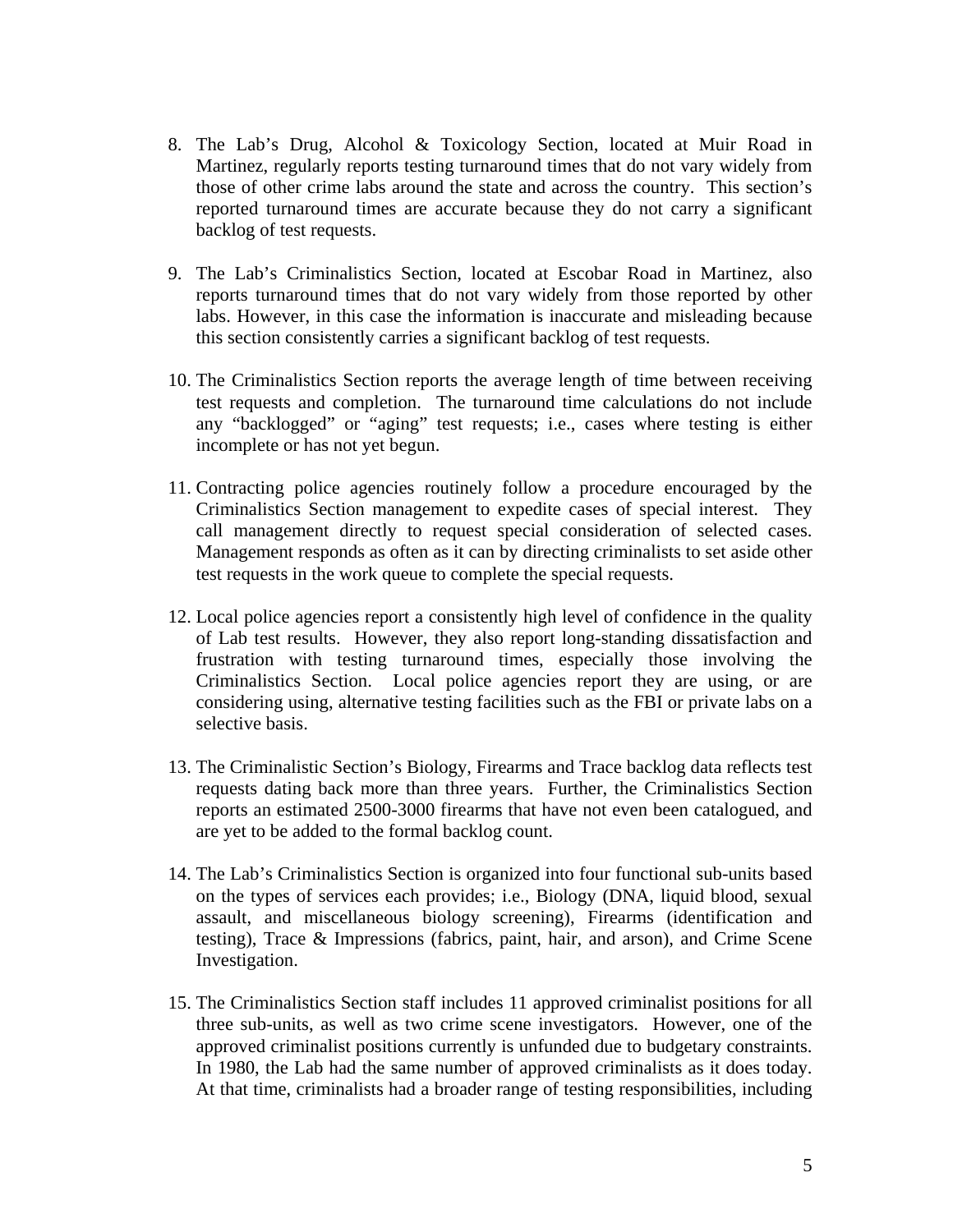drug, alcohol and toxicology. In 1980, DNA testing procedures did not exist. Today, four of the 10 budgeted criminalists are assigned to DNA testing.

- 16. By comparison the city of San Diego police department's crime lab has a complement of 26 criminalists, 13 of which are assigned to DNA testing. The city of San Diego's population is similar in size to Contra Costa County.
- 17. Since 1980, Contra Costa County's population has increased from approximately 656,000 to more than 1.1 million.
- 18. The Lab makes use of a 40-year old functional model that requires criminalists to divide their time between performing laboratory-based scientific tests and conducting crime scene investigations. Statistics for 2005 show that 36% of total criminalists' work hours were devoted to crime scene investigations.
- 19. The County requires scientifically trained criminalists to be sworn peace officers; i.e., County Deputy Sheriffs. Contra Costa is the last county in the state with the sworn officer requirement. The next to last, San Bernardino County, eliminated the requirement 20 years ago.
- 20. The County received applications from only two qualified, experienced candidates for the vacant Deputy Sheriff-Criminalists positions during the 2005 recruitment effort, due in part to the sworn officer requirement.
- 21. Few of the local police agencies the Lab's Criminalistics Section serves have their own dedicated Crime Scene Investigation ("CSI") units. Instead, they rely on the Criminalistics Section to provide such support, reportedly in some cases, coverage for simply unavailable, ill or vacationing investigators in some local police departments.
- 22. By comparison to the Lab's newer and larger Muir Road facility, the available space for the Criminalistics Section's staff at the Escobar Road location is outdated and inadequate from a square footage standpoint to meet current staff, testing, and storage requirements, let alone future, needs if it were appropriately staffed.
- 23. The County's Office of the District Attorney ("DA") points to a consistently high level of test quality and Lab staff professionalism. The DA is unaware of any instances when his office was not able to expedite Lab testing if necessary for a felony case that finally went to trial.

#### **CONCLUSIONS**

1. The County's Forensics and Crime Laboratory enjoys a well-deserved reputation for providing a consistently high level of testing quality and staff professionalism.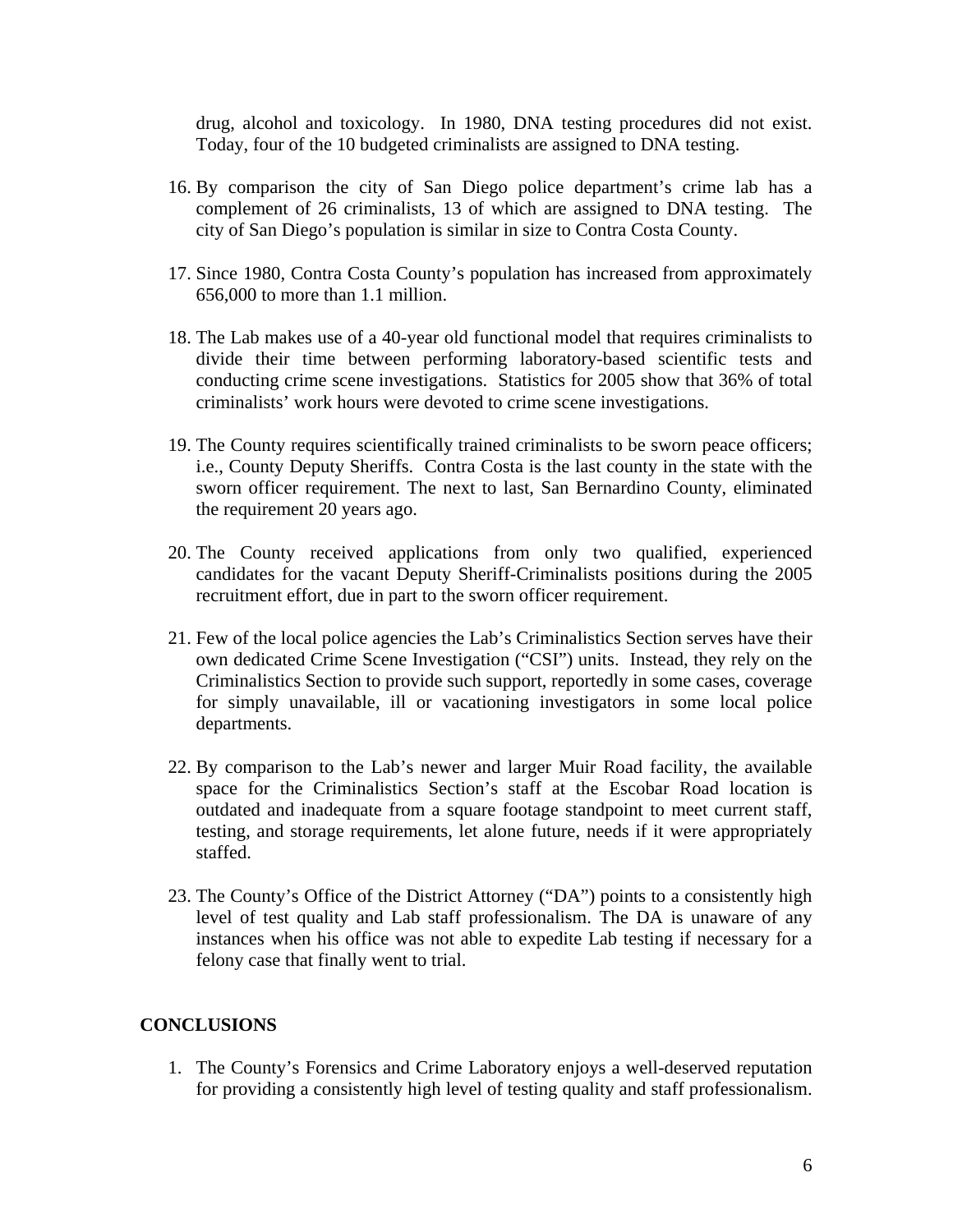However, the Lab, and especially its Criminalistics Section, suffers from a longstanding inability to meet the testing turnaround time expectations of its many police agency clients.

- 2. The fact that the Lab continues to operate using a 40-year old management model, combined with an approved criminalist complement that remains at a 1980 level, places a significant burden on the staff to meet the ever-increasing expectations of the Lab's many police agency clients. The continuing requirement that criminalists divide their time between lab-based scientific testing and crime scene investigation duties is an increasingly inefficient use of their time.
- 3. Raised expectations place an ever-increasing burden on the Criminalistics Section's Biology, Firearms, and Trace sub-units, to deliver both consistently high quality and timely test results. DNA testing and analysis in particular is a sophisticated and rapidly changing scientific discipline that requires a staff of thoroughly trained and dedicated scientists large enough to serve the growing needs of the County.
- 4. Police agency investigators are frustrated with the length of time it takes to obtain Biology, Firearms and Trace test results. They point to the fact that chronic delays make it difficult to develop leads that help solve active cases. Investigators also complain that their ability to work so-called "cold cases" is severely compromised since it's unlikely that the Criminalistics Section will be able to work considerably older cases when they are struggling to keep up with daily incoming test requests.
- 5. The inability to develop investigative leads and solve crimes using scientific test results not only frustrates police investigators, but crime victims and family members alike. Investigators also point out that their inability to quickly identify and apprehend crime suspects increases the chances they may re-offend.
- 6. The inability of the Criminalistics Section to consistently respond in a timely manner inhibits the Lab's ability to charge user fees that, when combined with other sources of revenue, more closely approximate the cost of providing services.

### **RECOMMENDATIONS**

- 1. The Sheriff should seek approval to increase the number of authorized and budgeted criminalists in the Lab from the current 1980 level of 11, to between 20 and 24, to be assigned as required in the Criminalistic Section's Biology, Firearms, and Trace & Impression sub-units.
- 2. The Sheriff should expedite the anticipated elimination of the requirement that new criminalists must also be sworn peace officers.